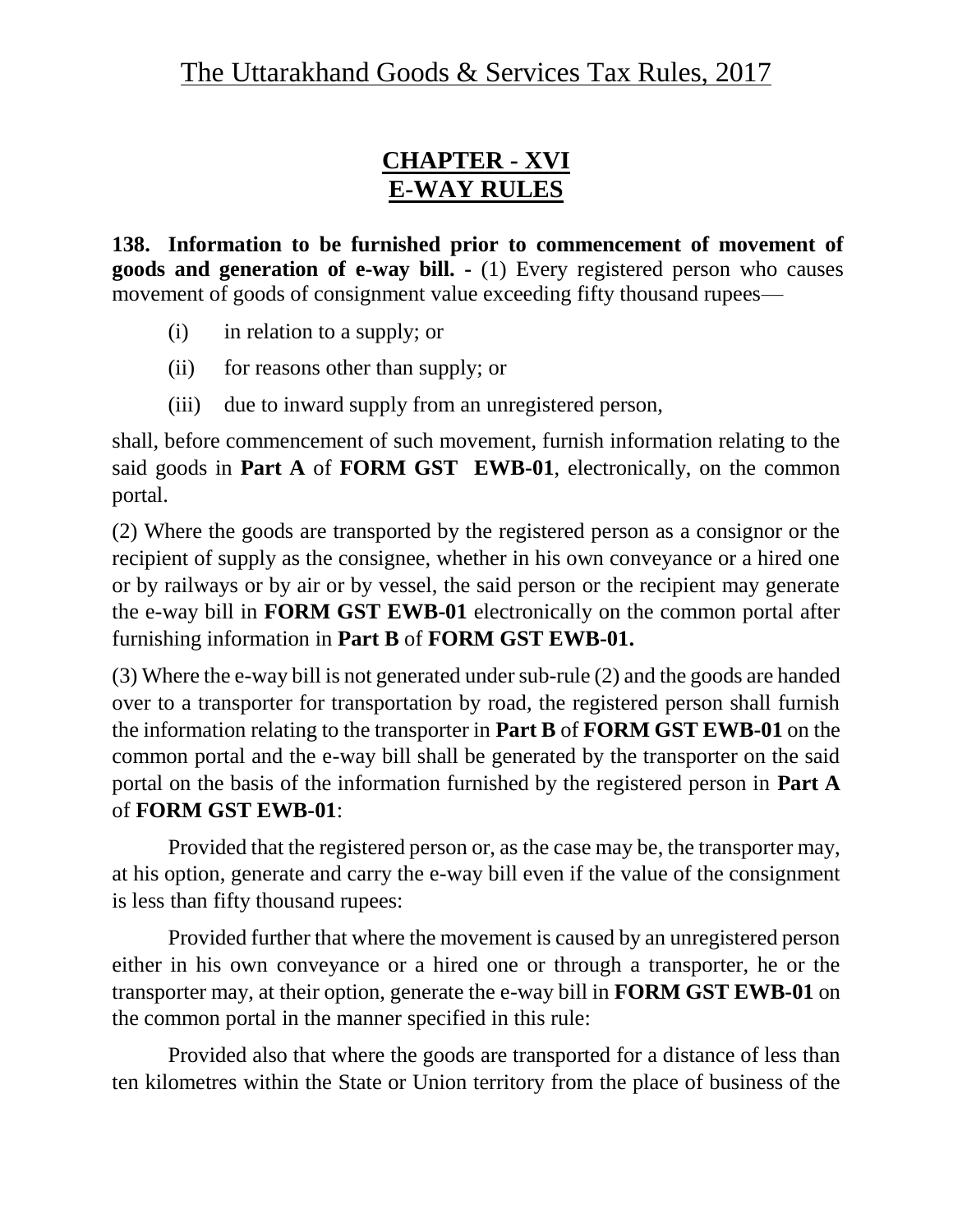consignor to the place of business of the transporter for further transportation, the supplier or the transporter may not furnish the details of conveyance in **Part B** of **FORM GST EWB-01.**

*Explanation 1*. - For the purposes of this sub-rule, where the goods are supplied by an unregistered supplier to a recipient who is registered, the movement shall be said to be caused by such recipient if the recipient is known at the time of commencement of the movement of goods.

*Explanation 2. -* The information in **Part A** of **FORM GST EWB-01** shall be furnished by the consignor or the recipient of the supply as consignee where the goods are transported by railways or by air or by vessel.

(4) Upon generation of the e-way bill on the common portal, a unique e-way bill number (EBN) shall be made available to the supplier, the recipient and the transporter on the common portal.

(5) Any transporter transferring goods from one conveyance to another in the course of transit shall, before such transfer and further movement of goods, update the details of conveyance in the e-way bill on the common portal in **FORM GST EWB-01**:

Provided that where the goods are transported for a distance of less than ten kilometres within the State or Union territory from the place of business of the transporter finally to the place of business of the consignee, the details of conveyance may not be updated in the e-way bill.

(6) After e-way bill has been generated in accordance with the provisions of subrule (1), where multiple consignments are intended to be transported in one conveyance, the transporter may indicate the serial number of e-way bills generated in respect of each such consignment electronically on the common portal and a consolidated e-way bill in **FORM GST EWB-02**maybe generated by him on the said common portal prior to the movement of goods.

(7) Where the consignor or the consignee has not generated **FORM GST EWB-01** in accordance with the provisions of sub-rule (1) and the value of goods carried in the conveyance is more than fifty thousand rupees, the transporter shall generate **FORM GSTEWB-01** on the basis of invoice or bill of supply or delivery challan, as the case may be, and may also generate a consolidated e-way bill in **FORM GST EWB-02** on the common portal prior to the movement of goods.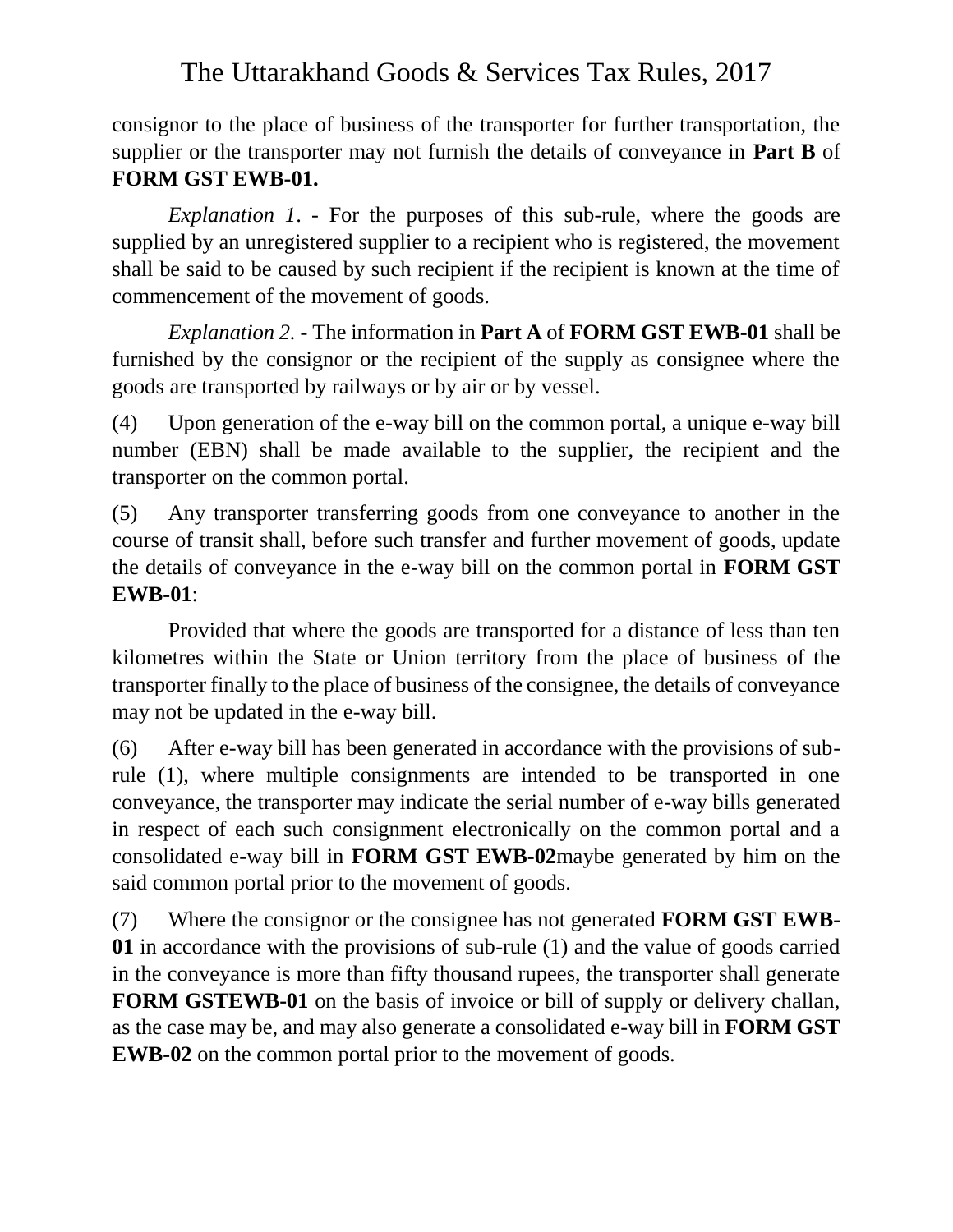(8) The information furnished in **Part A** of **FORM GST EWB-01** shall be made available to the registered supplier on the common portal who may utilize the same for furnishing details in **FORM GSTR-1**:

Provided that when the information has been furnished by an unregistered supplier in **FORM GST EWB-01**, he shall be informed electronically, if the mobile number or the e-mail is available.

(9) Where an e-way bill has been generated under this rule*,* but goods are either not transported or are not transported as per the details furnished in the e-way bill, the e-way bill may be cancelled electronically on the common portal*,* either directly or through a Facilitation Centre notified by the Commissioner, within 24 hours of generation of the e-way bill:

Provided that an e-way bill cannot be cancelled if it has been verified in transit in accordance with the provisions of rule 138B.

(10) An e-way bill or a consolidated e-way bill generated under this rule shall be valid for the period as mentioned in column (3) of the Table below from the relevant date, for the distance the goods have to be transported, as mentioned in column (2) of the said Table:

| Sr. no.  | <b>Distance</b>                             | <b>Validity period</b> |
|----------|---------------------------------------------|------------------------|
| $\bf(1)$ |                                             | $\mathbf{3}$           |
|          | Upto $100 \mathrm{km}$                      | One day                |
| 2.       | For every 100 km or part thereof thereafter | One additional day     |

*Table*

Provided that the Commissioner may, by notification, extend the validity period of e-way bill for certain categories of goods as may be specified therein:

Provided further that where, under circumstances of an exceptional nature, the goods cannot be transported within the validity period of the e-way bill, the transporter may generate another e-way bill after updating the details in **Part B** of **FORM GSTEWB-01**.

*Explanation.*—For the purposes of this rule, the "relevant date" shall mean the date on which the e-way bill has been generated and the period of validity shall be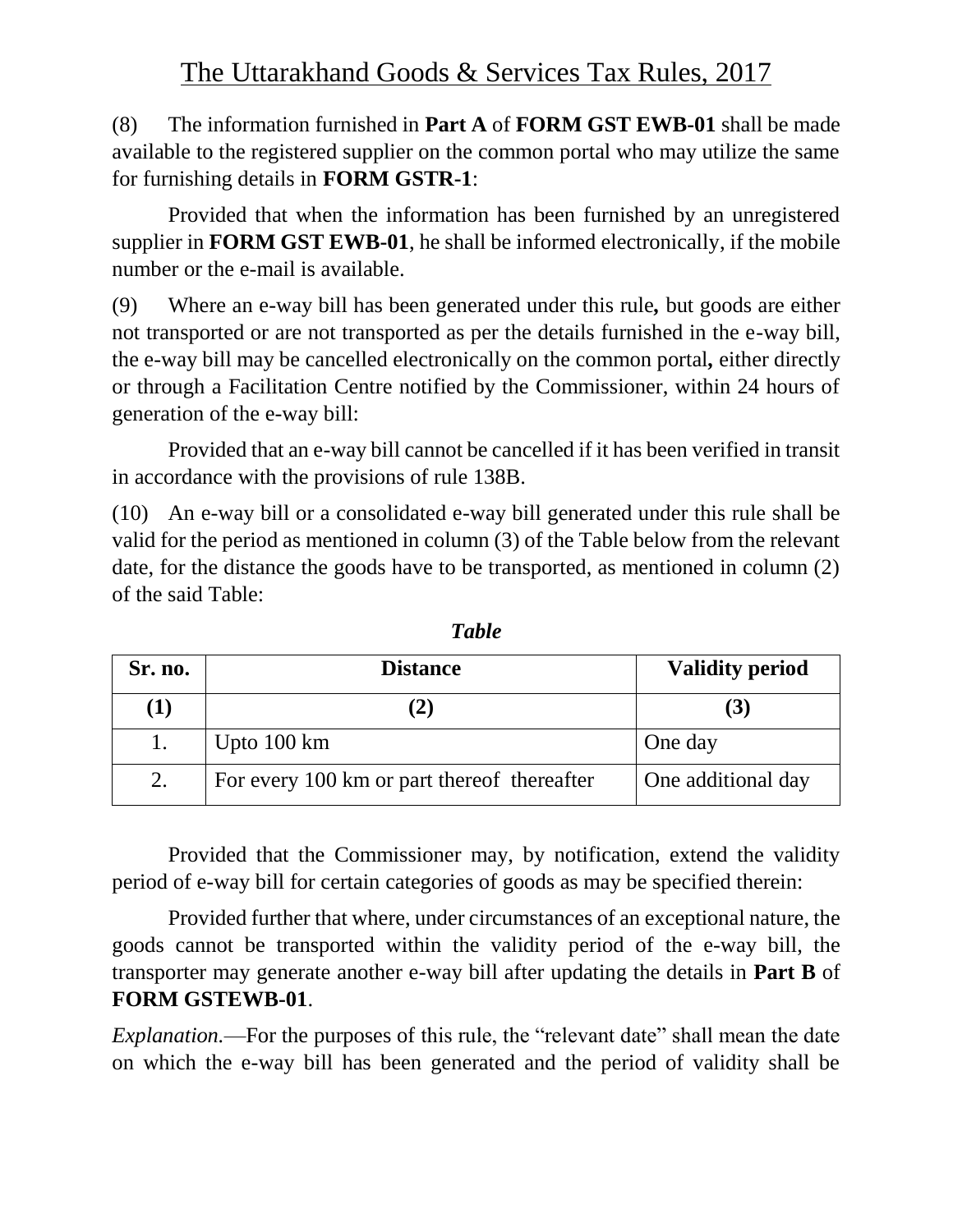counted from the time at which the e-way bill has been generated and each day shall be counted as twenty-four hours.

(11) The details of e-way bill generated under sub-rule (1) shall be made available to the recipient, if registered, on the common portal, who shall communicate his acceptance or rejection of the consignment covered by the e-way bill.

(12) Where the recipient referred to in sub-rule (11) does not communicate his acceptance or rejection within seventy two hours of the details being made available to him on the common portal, it shall be deemed that he has accepted the said details.

(13) The e-way bill generated under rule 138 of the Central Goods and Services Tax Rules or Goods and Services Tax Rules of any other State shall be valid in the State .

(14) Notwithstanding anything contained in this rule, no e-way bill is required to be generated—

- (a) where the goods being transported are specified in Annexure;
- (b) where the goods are being transported by a non-motorised conveyance;

(c) where the goods are being transported from the port, airport, aircargo complex and land customs station to an inland container depot or a container freight station for clearance by Customs; and

(d) in respect of movement of such goods and within such areas in a State and for values exceeding such amount as the Commissioner of State tax, in consultation with the Chief Commissioner of Central tax goods, may notify.

*Explanation.* - The facility of generation and cancellation of e-way bill may also be made available through SMS.

#### **ANNEXURE**

#### **[(See rule 138 (14)]**

| S.<br>No. | <b>Chapter or</b><br><b>Heading or</b><br>Sub-<br>heading or<br><b>Tariff item</b> | <b>Description of Goods</b>   |
|-----------|------------------------------------------------------------------------------------|-------------------------------|
|           | $\mathbf{2}$                                                                       | (3)                           |
|           | 0101                                                                               | Live asses, mules and hinnies |
|           | 0102                                                                               | Live bovine animals           |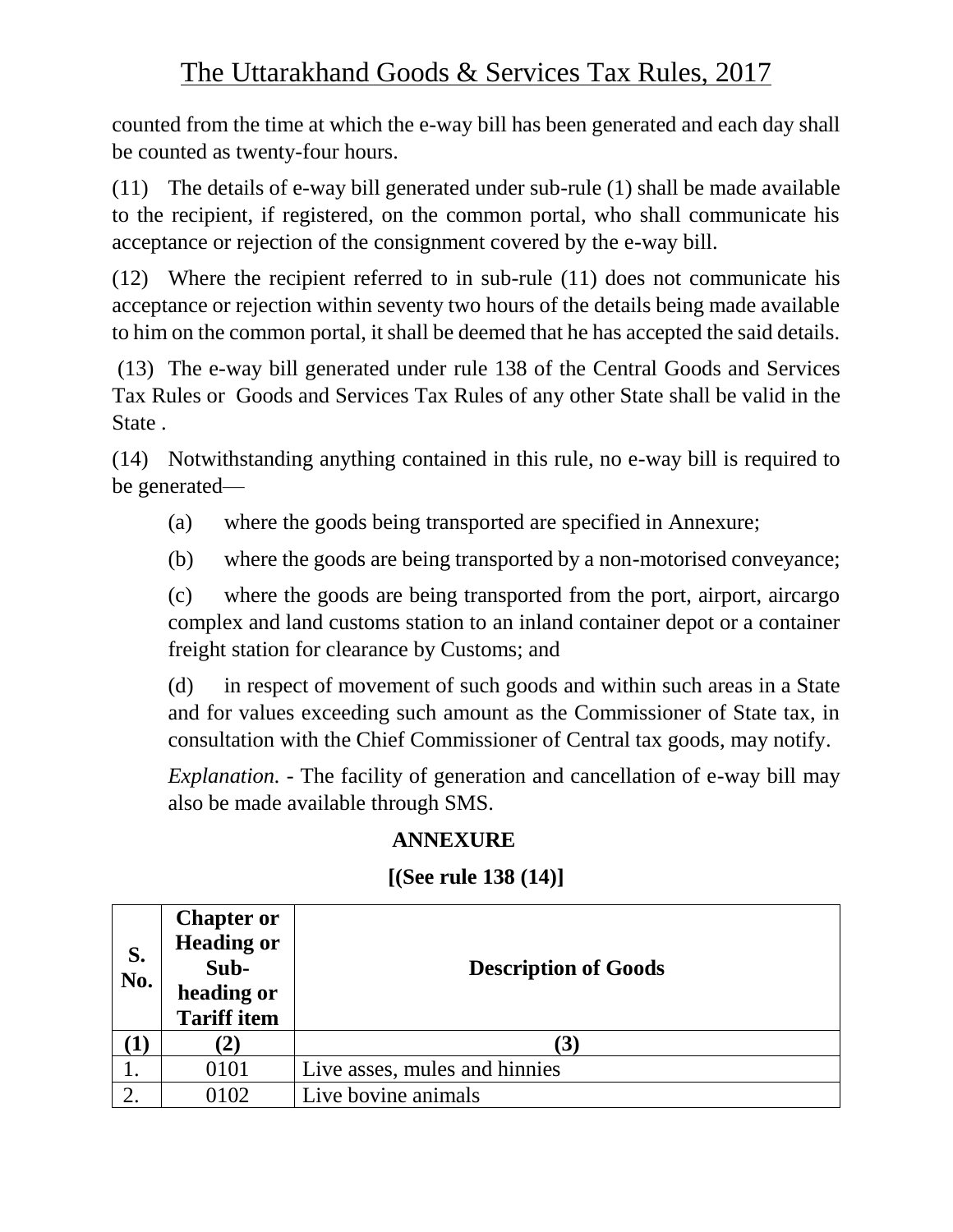| S.<br>No. | <b>Chapter or</b><br><b>Heading or</b><br>Sub-<br>heading or<br><b>Tariff item</b> | <b>Description of Goods</b>                                                                                                                                           |
|-----------|------------------------------------------------------------------------------------|-----------------------------------------------------------------------------------------------------------------------------------------------------------------------|
| (1)       | (2)                                                                                | (3)                                                                                                                                                                   |
| 3.        | 0103                                                                               | Live swine                                                                                                                                                            |
| 4.        | 0104                                                                               | Live sheep and goats                                                                                                                                                  |
| 5.        | 0105                                                                               | Live poultry, that is to say, fowls of the species Gallus<br>domesticus, ducks, geese, turkeys and guinea fowls.                                                      |
| 6.        | 0106                                                                               | Other live animal such as Mammals, Birds, Insects                                                                                                                     |
| 7.        | 0201                                                                               | Meat of bovine animals, fresh and chilled.                                                                                                                            |
| 8.        | 0202                                                                               | Meat of bovine animals frozen [other than frozen and put up<br>in unit container]                                                                                     |
| 9.        | 0203                                                                               | Meat of swine, fresh, chilled or frozen [other than frozen and<br>put up in unit container]                                                                           |
| 10.       | 0204                                                                               | Meat of sheep or goats, fresh, chilled or frozen [other than<br>frozen and put up in unit container]                                                                  |
| 11.       | 0205                                                                               | Meat of horses, asses, mules or hinnies, fresh, chilled or<br>frozen [other than frozen and put up in unit container]                                                 |
| 12.       | 0206                                                                               | Edible offal of bovine animals, swine, sheep, goats, horses,<br>asses, mules or hinnies, fresh, chilled or frozen [other than<br>frozen and put up in unit container] |
| 13.       | 0207                                                                               | Meat and edible offal, of the poultry of heading 0105, fresh,<br>chilled or frozen [other than frozen and put up in unit<br>container]                                |
| 14.       | 0208                                                                               | Other meat and edible meat offal, fresh, chilled or frozen<br>[other than frozen and put up in unit container]                                                        |
| 15.       | 0209                                                                               | Pig fat, free of lean meat, and poultry fat, not rendered or<br>otherwise extracted, fresh, chilled or frozen [other than<br>frozen and put up in unit container]     |
| 16.       | 0209                                                                               | Pig fat, free of lean meat, and poultry fat, not rendered or<br>otherwise extracted, salted, in brine, dried or smoked [other<br>than put up in unit containers]      |
| 17.       | 0210                                                                               | Meat and edible meat offal, salted, in brine, dried or smoked;<br>edible flours and meals of meat or meat offal, other than put<br>up in unit containers              |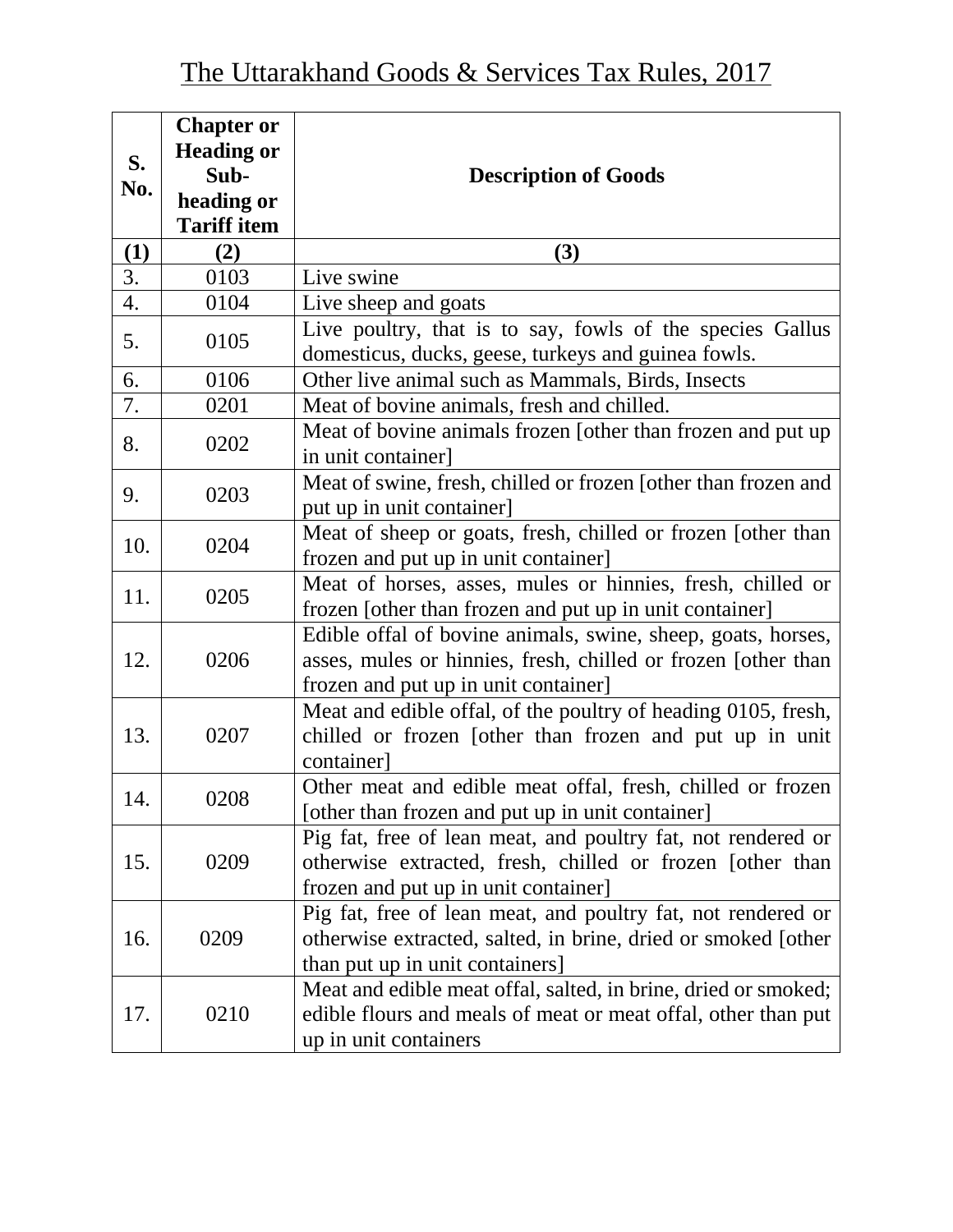|     | <b>Chapter or</b><br><b>Heading or</b> |                                                                                                                                                                                                                         |
|-----|----------------------------------------|-------------------------------------------------------------------------------------------------------------------------------------------------------------------------------------------------------------------------|
| S.  | Sub-                                   | <b>Description of Goods</b>                                                                                                                                                                                             |
| No. | heading or                             |                                                                                                                                                                                                                         |
|     | <b>Tariff item</b>                     |                                                                                                                                                                                                                         |
| (1) | (2)                                    | (3)                                                                                                                                                                                                                     |
| 18. | 3                                      | Fish seeds, prawn / shrimp seeds whether or not processed,<br>cured or in frozen state [other than goods falling under<br>Chapter 3 and attracting 2.5%]                                                                |
| 19. | 0301                                   | Live fish.                                                                                                                                                                                                              |
| 20. | 0302                                   | Fish, fresh or chilled, excluding fish fillets and other fish<br>meat of heading 0304                                                                                                                                   |
| 21. | 0304                                   | Fish fillets and other fish meat (whether or not minced), fresh<br>or chilled.                                                                                                                                          |
| 22. | 0306                                   | Crustaceans, whether in shell or not, live, fresh or chilled;<br>crustaceans, in shell, cooked by steaming or by boiling in<br>water live, fresh or chilled.                                                            |
| 23. | 0307                                   | Molluscs, whether in shell or not, live, fresh, chilled; aquatic<br>invertebrates other than crustaceans and molluscs, live, fresh<br>or chilled.                                                                       |
| 24. | 0308                                   | Aquatic invertebrates other than crustaceans and molluscs,<br>live, fresh or chilled.                                                                                                                                   |
| 25. | 0401                                   | Fresh milk and pasteurised milk, including separated milk,<br>milk and cream, not concentrated nor containing added sugar<br>sweetening matter, excluding Ultra<br>High<br>other<br><b>or</b><br>Temperature (UHT) milk |
| 26. | 0403                                   | Curd; Lassi; Butter milk                                                                                                                                                                                                |
| 27. | 0406                                   | Chena or paneer, other than put up in unit containers and<br>bearing a registered brand name;                                                                                                                           |
| 28. | 0407                                   | Birds' eggs, in shell, fresh, preserved or cooked                                                                                                                                                                       |
| 29. | 0409                                   | Natural honey, other than put up in unit container and bearing<br>a registered brand name                                                                                                                               |
| 30. | 0501                                   | Human hair, unworked, whether or not washed or scoured;<br>waste of human hair                                                                                                                                          |
| 31. | 0506                                   | All goods <i>i.e.</i> Bones and horn-cores, unworked, defatted,<br>simply prepared (but not cut to shape), treated with acid or<br>gelatinised; powder and waste of these products                                      |
| 32. | 050790                                 | All goods <i>i.e.</i> Hoof meal; horn meal; hooves, claws, nails and<br>beaks; antlers; etc.                                                                                                                            |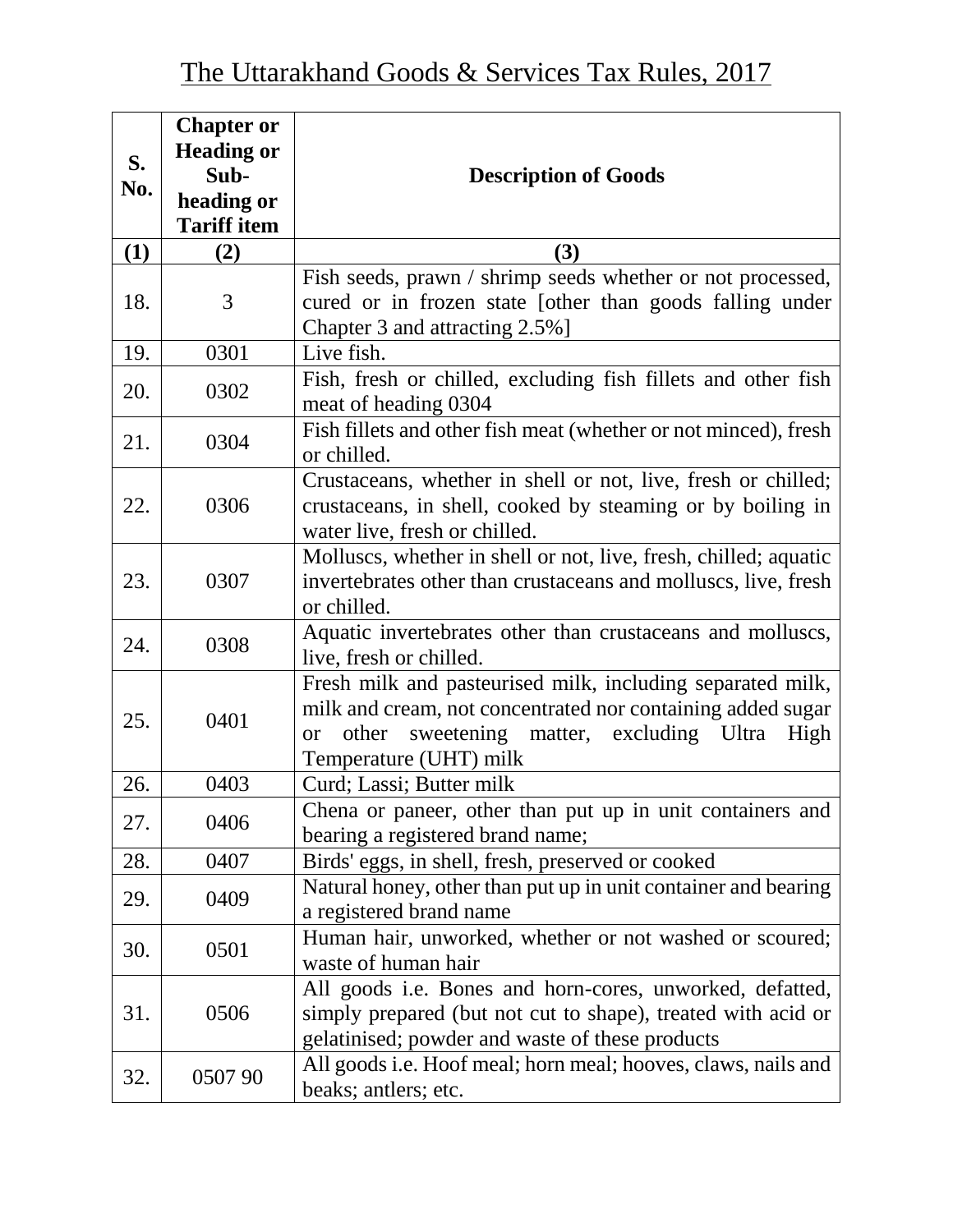| S.  | <b>Chapter or</b><br><b>Heading or</b><br>Sub- | <b>Description of Goods</b>                                                                                                                                                                                                              |
|-----|------------------------------------------------|------------------------------------------------------------------------------------------------------------------------------------------------------------------------------------------------------------------------------------------|
| No. | heading or<br><b>Tariff item</b>               |                                                                                                                                                                                                                                          |
| (1) | (2)                                            | (3)                                                                                                                                                                                                                                      |
| 33. | 0511                                           | Semen including frozen semen                                                                                                                                                                                                             |
| 34. | 6                                              | Live trees and other plants; bulbs, roots and the like; cut<br>flowers and ornamental foliage                                                                                                                                            |
| 35. | 0701                                           | Potatoes, fresh or chilled.                                                                                                                                                                                                              |
| 36. | 0702                                           | Tomatoes, fresh or chilled.                                                                                                                                                                                                              |
| 37. | 0703                                           | Onions, shallots, garlic, leeks and<br>other alliaceous<br>vegetables, fresh or chilled.                                                                                                                                                 |
| 38. | 0704                                           | Cabbages, cauliflowers, kohlrabi, kale and similar edible<br>brassicas, fresh or chilled.                                                                                                                                                |
| 39. | 0705                                           | Lettuce (Lactuca sativa) and chicory (Cichorium spp.), fresh<br>or chilled.                                                                                                                                                              |
| 40. | 0706                                           | Carrots, turnips, salad beetroot, salsify, celeriac, radishes and<br>similar edible roots, fresh or chilled.                                                                                                                             |
| 41. | 0707                                           | Cucumbers and gherkins, fresh or chilled.                                                                                                                                                                                                |
| 42. | 0708                                           | Leguminous vegetables, shelled or unshelled, fresh or<br>chilled.                                                                                                                                                                        |
| 43. | 0709                                           | Other vegetables, fresh or chilled.                                                                                                                                                                                                      |
| 44. | 0712                                           | Dried vegetables, whole, cut, sliced, broken or in powder, but<br>not further prepared.                                                                                                                                                  |
| 45. | 0713                                           | Dried leguminous vegetables, shelled, whether or not skinned<br>or split.                                                                                                                                                                |
| 46. | 0714                                           | Manioc, arrowroot, salep, Jerusalem artichokes, sweet<br>potatoes and similar roots and tubers with high starch or<br>inulin content, fresh or chilled; sago pith.                                                                       |
| 47. | 0801                                           | Coconuts, fresh or dried, whether or not shelled or peeled                                                                                                                                                                               |
| 48. | 0801                                           | Brazil nuts, fresh, whether or not shelled or peeled                                                                                                                                                                                     |
| 49. | 0802                                           | Other nuts, Other nuts, fresh such as Almonds, Hazelnuts or<br>filberts (Coryius spp.), walnuts, Chestnuts (Castanea spp.),<br>Pistachios, Macadamia nuts, Kola nuts (Cola spp.), Areca<br>nuts, fresh, whether or not shelled or peeled |
| 50. | 0803                                           | Bananas, including plantains, fresh or dried                                                                                                                                                                                             |
| 51. | 0804                                           | Dates, figs, pineapples, avocados, guavas, mangoes and<br>mangosteens, fresh.                                                                                                                                                            |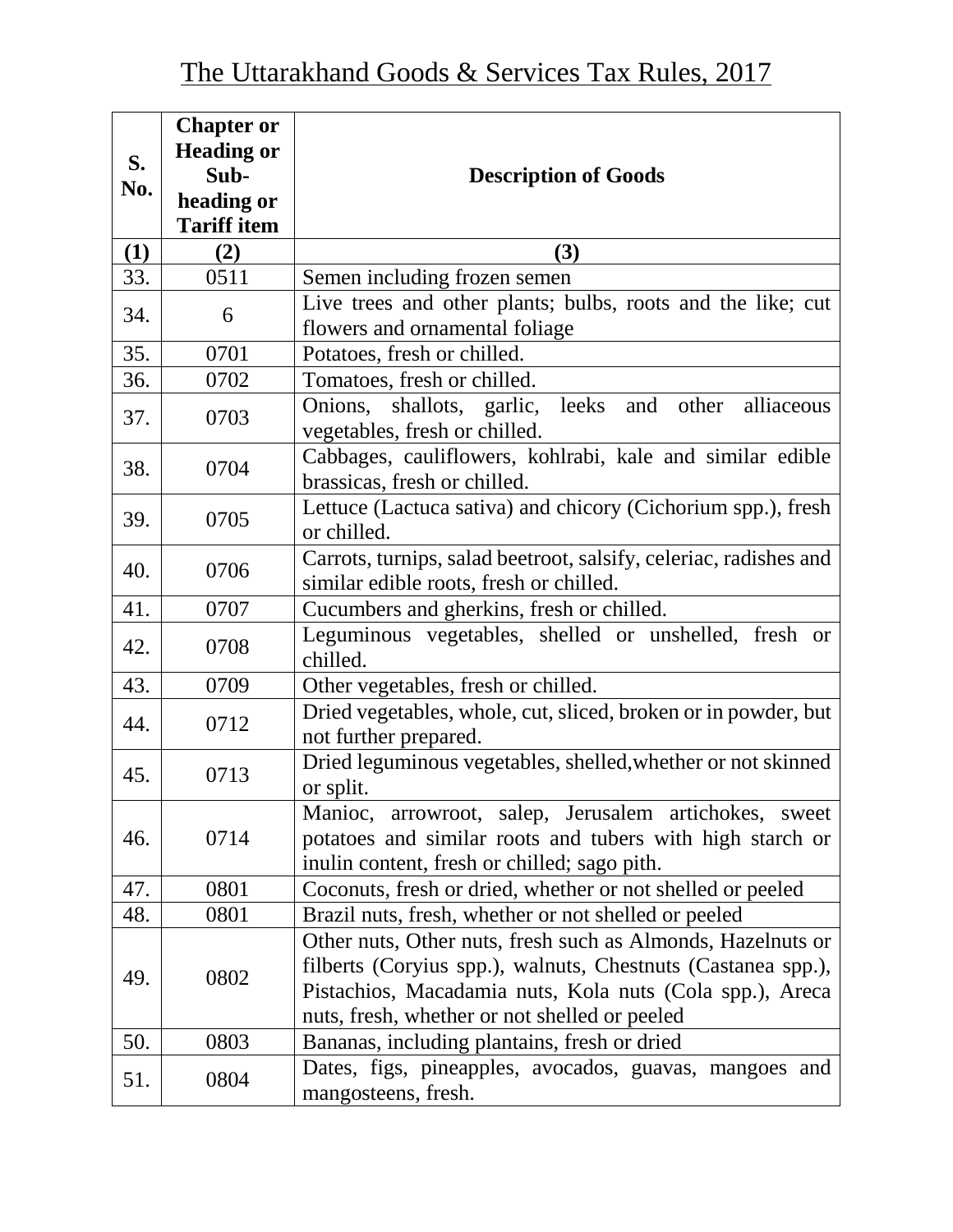| S.<br>No. | <b>Chapter or</b><br><b>Heading or</b><br>Sub-<br>heading or<br><b>Tariff item</b> | <b>Description of Goods</b>                                                                                                                                                                                                                                                                                                                   |
|-----------|------------------------------------------------------------------------------------|-----------------------------------------------------------------------------------------------------------------------------------------------------------------------------------------------------------------------------------------------------------------------------------------------------------------------------------------------|
| (1)       | (2)                                                                                | (3)                                                                                                                                                                                                                                                                                                                                           |
| 52.       | 0805                                                                               | fruit, such as Oranges, Mandarins (including<br>Citrus<br>tangerines and satsumas); clementines, wilkings and similar<br>citrus hybrids, Grapefruit, including pomelos, Lemons<br>(Citrus limon, Citrus limonum) and limes<br>(Citrus<br>aurantifolia, Citrus latifolia), fresh.                                                              |
| 53.       | 0806                                                                               | Grapes, fresh                                                                                                                                                                                                                                                                                                                                 |
| 54.       | 0807                                                                               | Melons (including watermelons) and papaws (papayas),<br>fresh.                                                                                                                                                                                                                                                                                |
| 55.       | 0808                                                                               | Apples, pears and quinces, fresh.                                                                                                                                                                                                                                                                                                             |
| 56.       | 0809                                                                               | Apricots, cherries, peaches (including nectarines), plums and<br>sloes, fresh.                                                                                                                                                                                                                                                                |
| 57.       | 0810                                                                               | Other fruit such as strawberries, raspberries, blackberries,<br>mulberries and loganberries, black, white or red currants and<br>gooseberries, cranberries, bilberries and other fruits of the<br>vaccinium, Kiwi fruit, Durians, Persimmons,<br>genus<br>Pomegranates, Tamarind, Sapota (chico), Custard-apple<br>(ata), Bore, Lichi, fresh. |
| 58.       | 0814                                                                               | Peel of citrus fruit or melons (including watermelons), fresh.                                                                                                                                                                                                                                                                                |
| 59.       | 9                                                                                  | All goods of seed quality                                                                                                                                                                                                                                                                                                                     |
| 60.       | 0901                                                                               | Coffee beans, not roasted                                                                                                                                                                                                                                                                                                                     |
| 61.       | 0902                                                                               | Unprocessed green leaves of tea                                                                                                                                                                                                                                                                                                               |
| 62.       | 0909                                                                               | Seeds of anise, badian, fennel, coriander, cumin or caraway;<br>juniper berries [of seed quality]                                                                                                                                                                                                                                             |
| 63.       | 0910 11 10                                                                         | Fresh ginger, other than in processed form                                                                                                                                                                                                                                                                                                    |
| 64.       | 0910 30 10                                                                         | Fresh turmeric, other than in processed form                                                                                                                                                                                                                                                                                                  |
| 65.       | 1001                                                                               | Wheat and meslin [other than those put up in unit container<br>and bearing a registered brand name]                                                                                                                                                                                                                                           |
| 66.       | 1002                                                                               | Rye [other than those put up in unit container and bearing a<br>registered brand name]                                                                                                                                                                                                                                                        |
| 67.       | 1003                                                                               | Barley [other than those put up in unit container and bearing<br>a registered brand name]                                                                                                                                                                                                                                                     |
| 68.       | 1004                                                                               | Oats [other than those put up in unit container and bearing a<br>registered brand name]                                                                                                                                                                                                                                                       |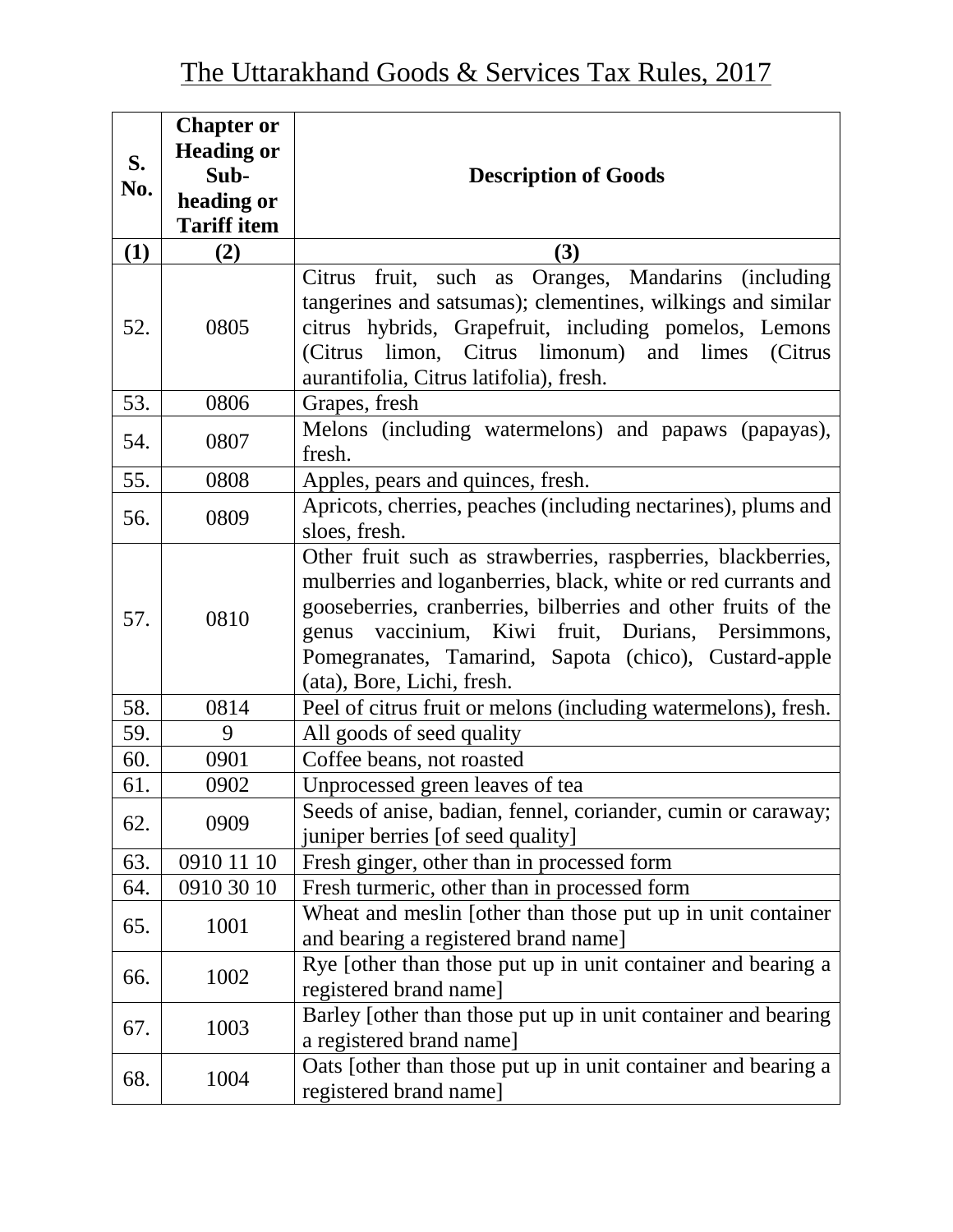| S.<br>No. | <b>Chapter or</b><br><b>Heading or</b><br>Sub-<br>heading or<br><b>Tariff item</b> | <b>Description of Goods</b>                                                                                                                                                                                                                                                                                                                                              |
|-----------|------------------------------------------------------------------------------------|--------------------------------------------------------------------------------------------------------------------------------------------------------------------------------------------------------------------------------------------------------------------------------------------------------------------------------------------------------------------------|
| (1)       | (2)                                                                                | (3)                                                                                                                                                                                                                                                                                                                                                                      |
| 69.       | 1005                                                                               | Maize (corn) [other than those put up in unit container and<br>bearing a registered brand name]                                                                                                                                                                                                                                                                          |
| 70.       | 1006                                                                               | Rice [other than those put up in unit container and bearing a<br>registered brand name]                                                                                                                                                                                                                                                                                  |
| 71.       | 1007                                                                               | Grain sorghum [other than those put up in unit container and<br>bearing a registered brand name]                                                                                                                                                                                                                                                                         |
| 72.       | 1008                                                                               | Buckwheat, millet and canary seed; other cereals such as<br>Jawar, Bajra, Ragi] [other than those put up in unit container<br>and bearing a registered brand name]                                                                                                                                                                                                       |
| 73.       | 1101                                                                               | Wheat or meslin flour [other than those put up in unit<br>container and bearing a registered brand name].                                                                                                                                                                                                                                                                |
| 74.       | 1102                                                                               | Cereal flours other than of wheat or meslin, [maize (corn)<br>flour, Rye flour, etc.] [other than those put up in unit<br>container and bearing a registered brand name]                                                                                                                                                                                                 |
| 75.       | 1103                                                                               | Cereal groats, meal and pellets [other than those put up in unit]<br>container and bearing a registered brand name]                                                                                                                                                                                                                                                      |
| 76.       | 1104                                                                               | Cereal grains hulled                                                                                                                                                                                                                                                                                                                                                     |
| 77.       | 1105                                                                               | Flour, of potatoes [other than those put up in unit container<br>and bearing a registered brand name]                                                                                                                                                                                                                                                                    |
| 78.       | 1106                                                                               | Flour, of the dried leguminous vegetables of heading 0713<br>(pulses) [other than guar meal 1106 10 10 and guar gum<br>refined split 1106 10 90], of sago or of roots or tubers of<br>heading 0714 or of the products of Chapter 8 i.e. of tamarind,<br>of singoda, mango flour, etc. [other than those put up in unit<br>container and bearing a registered brand name] |
| 79.       | 12                                                                                 | All goods of seed quality                                                                                                                                                                                                                                                                                                                                                |
| 80.       | 1201                                                                               | Soya beans, whether or not broken, of seed quality.                                                                                                                                                                                                                                                                                                                      |
| 81.       | 1202                                                                               | Ground-nuts, not roasted or otherwise cooked, whether or not<br>shelled or broken, of seed quality.                                                                                                                                                                                                                                                                      |
| 82.       | 1204                                                                               | Linseed, whether or not broken, of seed quality.                                                                                                                                                                                                                                                                                                                         |
| 83.       | 1205                                                                               | Rape or colza seeds, whether or not broken, of seed quality.                                                                                                                                                                                                                                                                                                             |
| 84.       | 1206                                                                               | Sunflower seeds, whether or not broken, of seed quality.                                                                                                                                                                                                                                                                                                                 |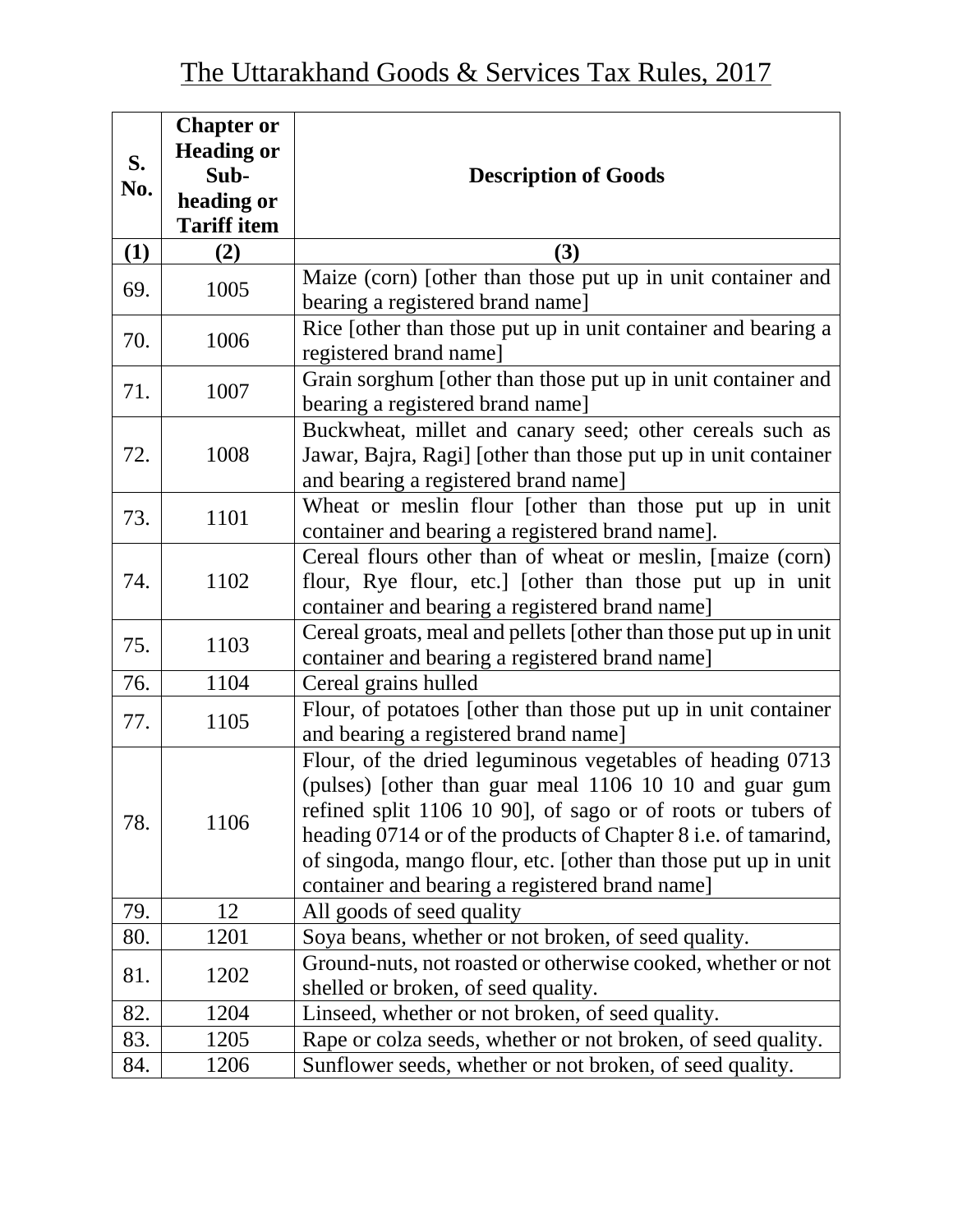| S.<br>No. | <b>Chapter or</b><br><b>Heading or</b><br>Sub- | <b>Description of Goods</b>                                                                                                                                                                                                                                                                  |
|-----------|------------------------------------------------|----------------------------------------------------------------------------------------------------------------------------------------------------------------------------------------------------------------------------------------------------------------------------------------------|
|           | heading or<br><b>Tariff item</b>               |                                                                                                                                                                                                                                                                                              |
| (1)       | (2)                                            | (3)                                                                                                                                                                                                                                                                                          |
| 85.       | 1207                                           | Other oil seeds and oleaginous fruits (i.e. Palm nuts and<br>kernels, cotton seeds, Castor oil seeds, Sesamum seeds,<br>Mustard seeds, Saffower (Carthamustinctorius) seeds, Melon<br>seeds, Poppy seeds, Ajams, Mango kernel, Niger seed,<br>Kokam) whether or not broken, of seed quality. |
| 86.       | 1209                                           | Seeds, fruit and spores, of a kind used for sowing.                                                                                                                                                                                                                                          |
| 87.       | 1210                                           | Hop cones, fresh.                                                                                                                                                                                                                                                                            |
| 88.       | 1211                                           | Plants and parts of plants (including seeds and fruits), of a<br>kind used primarily in perfumery, in pharmacy or for<br>insecticidal, fungicidal or similar purpose, fresh or chilled.                                                                                                      |
| 89.       | 1212                                           | Locust beans, seaweeds and other algae, sugar beet and sugar<br>cane, fresh or chilled.                                                                                                                                                                                                      |
| 90.       | 1213                                           | Cereal straw and husks, unprepared, whether or not chopped,<br>ground, pressed or in the form of pellets                                                                                                                                                                                     |
| 91.       | 1214                                           | Swedes, mangolds, fodder roots, hay, lucerne (alfalfa),<br>clover, sainfoin, forage kale, lupines, vetches and similar<br>forage products, whether or not in the form of pellets.                                                                                                            |
| 92.       | 1301                                           | Lac and Shellac                                                                                                                                                                                                                                                                              |
| 93.       | 1404 90 40                                     | <b>Betel leaves</b>                                                                                                                                                                                                                                                                          |
| 94.       | 1701 or<br>1702                                | Jaggery of all types including Cane Jaggery (gur) and<br>Palmyra Jaggery                                                                                                                                                                                                                     |
| 95.       | 1904                                           | Puffed rice, commonly known as Muri, flattened or beaten<br>rice, commonly known as Chira, parched rice, commonly<br>known as khoi, parched paddy or rice coated with sugar or<br>gur, commonly known as Murki                                                                               |
| 96.       | 1905                                           | Pappad                                                                                                                                                                                                                                                                                       |
| 97.       | 1905                                           | Bread (branded or otherwise), except pizza bread                                                                                                                                                                                                                                             |
| 98.       | 2201                                           | Water [other than aerated, mineral, purified, distilled,<br>medicinal, ionic, battery, de-mineralized and water sold in<br>sealed container]                                                                                                                                                 |
| 99.       | 2201                                           | Non-alcoholic Toddy, Neera including date and palm neera                                                                                                                                                                                                                                     |
| 100.      | 2202 90 90                                     | Tender coconut water other than put up in unit container and<br>bearing a registered brand name                                                                                                                                                                                              |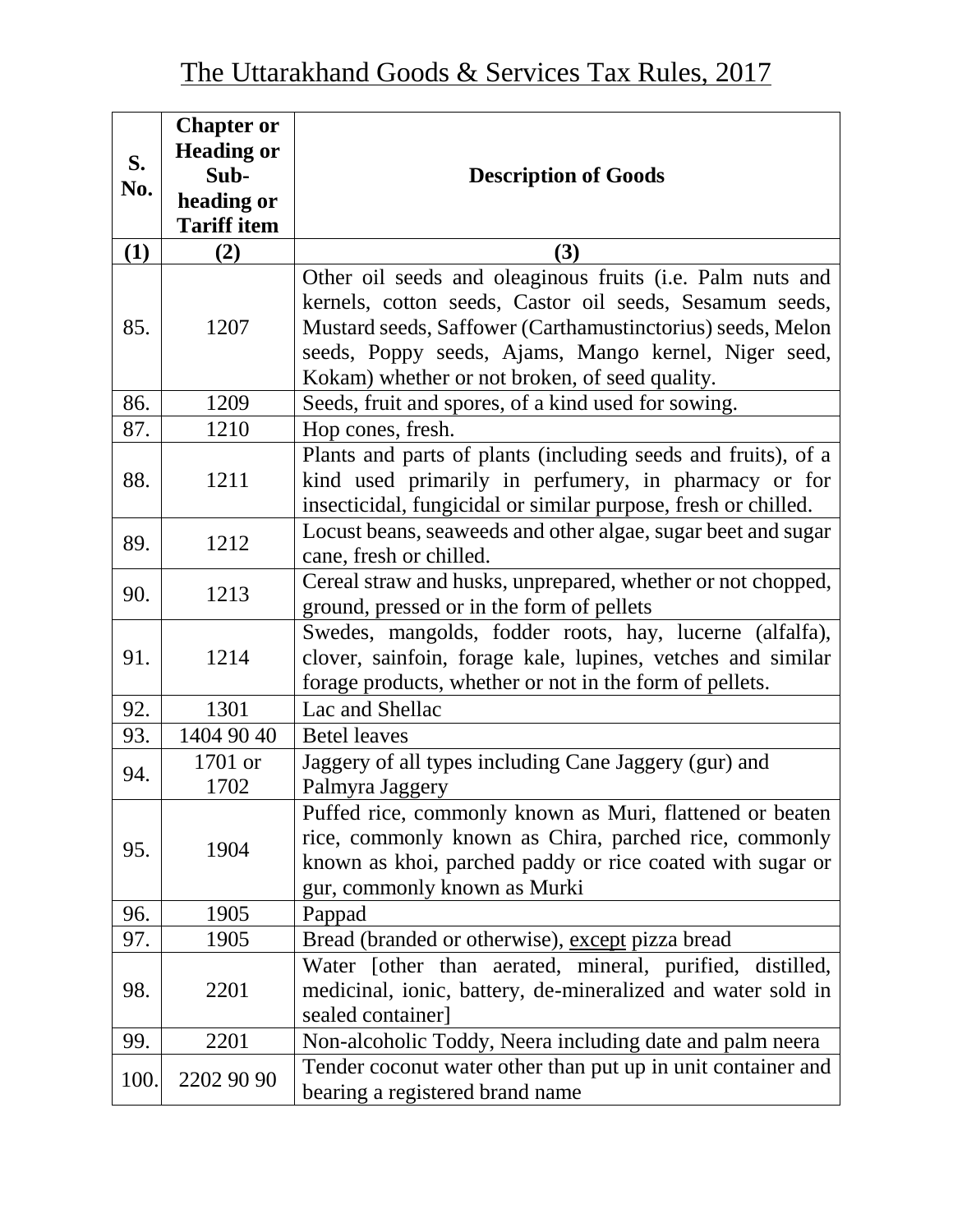| S.<br>No. | <b>Chapter or</b><br><b>Heading or</b><br>Sub-<br>heading or<br><b>Tariff item</b> | <b>Description of Goods</b>                                                                                                                                                                                     |
|-----------|------------------------------------------------------------------------------------|-----------------------------------------------------------------------------------------------------------------------------------------------------------------------------------------------------------------|
| (1)       | (2)                                                                                | (3)                                                                                                                                                                                                             |
| 101.      | 2302, 2304,<br>2305, 2306,<br>2308, 2309                                           | Aquatic feed including shrimp feed and prawn feed, poultry<br>feed and cattle feed, including grass, hay and straw,<br>supplement andhusk of pulses, concentrates andadditives,<br>wheat bran and de-oiled cake |
| 102.      | 2501                                                                               | Salt, all types                                                                                                                                                                                                 |
| 103.      | 2835                                                                               | Dicalcium phosphate (DCP) of animal<br>feed<br>grade<br>conforming to IS specification No.5470 : 2002                                                                                                           |
| 104.      | 3002                                                                               | Human Blood and its components                                                                                                                                                                                  |
| 105.      | 3006                                                                               | All types of contraceptives                                                                                                                                                                                     |
| 106.      | 3101                                                                               | All goods and organic manure [other than put up in unit<br>containers and bearing a registered brand name]                                                                                                      |
| 107.      | 3304                                                                               | Kajal [other than kajal pencil sticks], Kumkum, Bindi,<br>Sindur, Alta                                                                                                                                          |
| 108.      | 3825                                                                               | Municipal waste, sewage sludge, clinical waste                                                                                                                                                                  |
| 109.      | 3926                                                                               | Plastic bangles                                                                                                                                                                                                 |
| 110.      | 4014                                                                               | Condoms and contraceptives                                                                                                                                                                                      |
| 111.      | 4401                                                                               | Firewood or fuel wood                                                                                                                                                                                           |
| 112.      | 4402                                                                               | Wood charcoal (including shell or nut charcoal), whether or<br>not agglomerated                                                                                                                                 |
| 113.      | 4802 / 4907                                                                        | Judicial, Non-judicial stamp papers, Court fee stamps when<br>sold by the Government Treasuries or Vendors authorised by<br>the Government                                                                      |
| 114.      | 4817 / 4907                                                                        | Postal items, like envelope, Post card etc., sold by<br>Government                                                                                                                                              |
| 115.      | 48 / 4907                                                                          | Rupee notes when sold to the Reserve Bank of India                                                                                                                                                              |
| 116.      | 4907                                                                               | Cheques, lose or in book form                                                                                                                                                                                   |
| 117.      | 4901                                                                               | Printed books, including Braille books                                                                                                                                                                          |
| 118.      | 4902                                                                               | Newspapers, journals and periodicals, whether or not<br>illustrated or containing advertising material                                                                                                          |
| 119.      | 4903                                                                               | Children's picture, drawing or colouring books                                                                                                                                                                  |
| 120.      | 4905                                                                               | Maps and hydrographic or similar charts of all kinds,<br>including atlases, wall maps, topographical plans and globes,<br>printed                                                                               |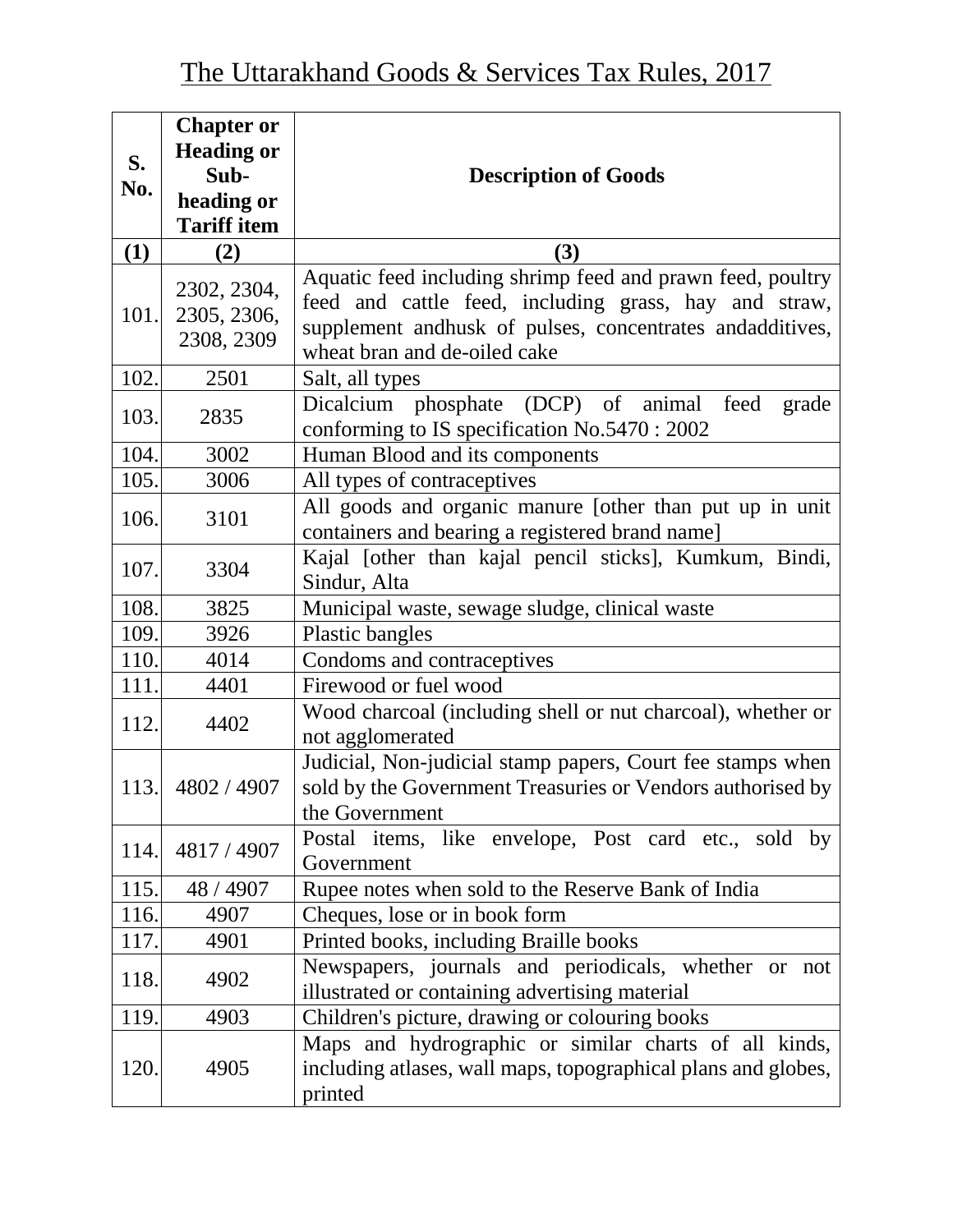|      | <b>Chapter or</b>  |                                                                                                                                                                                                                                                                                                                                                                              |
|------|--------------------|------------------------------------------------------------------------------------------------------------------------------------------------------------------------------------------------------------------------------------------------------------------------------------------------------------------------------------------------------------------------------|
|      | <b>Heading or</b>  |                                                                                                                                                                                                                                                                                                                                                                              |
| S.   | Sub-               | <b>Description of Goods</b>                                                                                                                                                                                                                                                                                                                                                  |
| No.  | heading or         |                                                                                                                                                                                                                                                                                                                                                                              |
|      | <b>Tariff item</b> |                                                                                                                                                                                                                                                                                                                                                                              |
| (1)  | (2)                | (3)                                                                                                                                                                                                                                                                                                                                                                          |
| 121. | 5001               | Silkworm laying, cocoon                                                                                                                                                                                                                                                                                                                                                      |
| 122. | 5002               | Raw silk                                                                                                                                                                                                                                                                                                                                                                     |
| 123. | 5003               | Silk waste                                                                                                                                                                                                                                                                                                                                                                   |
| 124. | 5101               | Wool, not carded or combed                                                                                                                                                                                                                                                                                                                                                   |
| 125. | 5102               | Fine or coarse animal hair, not carded or combed                                                                                                                                                                                                                                                                                                                             |
| 126. | 5103               | Waste of wool or of fine or coarse animal hair                                                                                                                                                                                                                                                                                                                               |
| 127. | 52                 | Gandhi Topi                                                                                                                                                                                                                                                                                                                                                                  |
| 128. | 52                 | Khadi yarn                                                                                                                                                                                                                                                                                                                                                                   |
| 129. | 5303               | Jute fibres, raw or processed but not spun                                                                                                                                                                                                                                                                                                                                   |
| 130. | 5305               | Coconut, coir fibre                                                                                                                                                                                                                                                                                                                                                          |
| 131. | 63                 | <b>Indian National Flag</b>                                                                                                                                                                                                                                                                                                                                                  |
| 132. | 6703               | Human hair, dressed, thinned, bleached or otherwise worked                                                                                                                                                                                                                                                                                                                   |
| 133. | 6912 00 40         | Earthen pot and clay lamps                                                                                                                                                                                                                                                                                                                                                   |
| 134. | 7018               | Glass bangles (except those made from precious metals)                                                                                                                                                                                                                                                                                                                       |
| 135. | 8201               | Agricultural implements manually operated or animal driven<br>i.e. Hand tools, such as spades, shovels, mattocks, picks,<br>hoes, forks and rakes; axes, bill hooks and similar hewing<br>tools; secateurs and pruners of any kind; scythes, sickles, hay<br>knives, hedge shears, timber wedges and other tools of a kind<br>used in agriculture, horticulture or forestry. |
| 136. | 8445               | Amber charkha                                                                                                                                                                                                                                                                                                                                                                |
| 137. | 8446               | Handloom [weaving machinery]                                                                                                                                                                                                                                                                                                                                                 |
| 138. | 8802 60 00         | Spacecraft (including satellites) and suborbital and spacecraft<br>launch vehicles                                                                                                                                                                                                                                                                                           |
| 139. | 8803               | Parts of goods of heading 8801                                                                                                                                                                                                                                                                                                                                               |
| 140. | 9021               | Hearing aids                                                                                                                                                                                                                                                                                                                                                                 |
| 141. | 92                 | Indigenous handmade musical instruments                                                                                                                                                                                                                                                                                                                                      |
| 142. | 9603               | Muddhas made of sarkanda and phoolbaharijhadoo                                                                                                                                                                                                                                                                                                                               |
| 143. | 9609               | Slate pencils and chalk sticks                                                                                                                                                                                                                                                                                                                                               |
| 144. | 9610 00 00         | <b>Slates</b>                                                                                                                                                                                                                                                                                                                                                                |
| 145. | 9803               | Passenger baggage                                                                                                                                                                                                                                                                                                                                                            |
| 146. | Any chapter        | Puja samagri namely,-                                                                                                                                                                                                                                                                                                                                                        |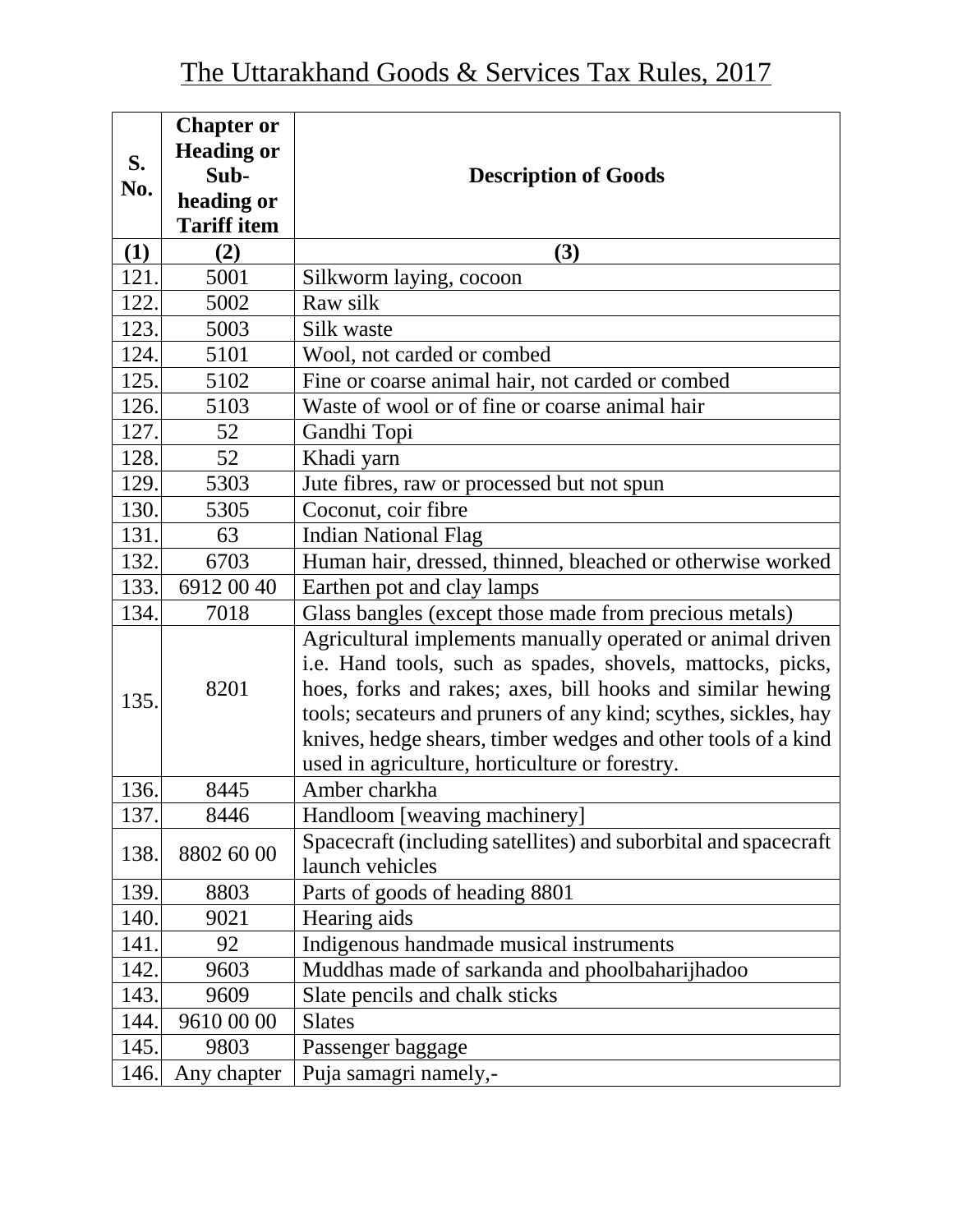| S.<br>No. | <b>Chapter or</b><br><b>Heading or</b><br>Sub-<br>heading or<br><b>Tariff item</b> | <b>Description of Goods</b>                                                                                                                                                                                                                                                                                                                                      |
|-----------|------------------------------------------------------------------------------------|------------------------------------------------------------------------------------------------------------------------------------------------------------------------------------------------------------------------------------------------------------------------------------------------------------------------------------------------------------------|
| (1)       | (2)                                                                                | (3)                                                                                                                                                                                                                                                                                                                                                              |
|           |                                                                                    | rudraksha mala, tulsikanthi<br>Rudraksha,<br>(i)<br>mala,<br>panchgavya (mixture of cowdung, desi ghee, milk and<br>curd);<br>Sacred thread (commonly known as yagnopavit);<br>(ii)<br>(iii) Wooden khadau;<br>(iv) Panchamrit,<br>(v) Vibhuti sold by religious institutions,<br>(vi) Unbranded honey [proposed GST Nil]<br>(vii) Wick for diya.<br>(viii) Roli |
|           |                                                                                    | (ix) Kalava (Raksha sutra)<br>(x) Chandantika                                                                                                                                                                                                                                                                                                                    |
| 147.      |                                                                                    | Liquefied petroleum gas for supply to household and<br>non domestic exempted category (NDEC) customers                                                                                                                                                                                                                                                           |
| 148.      |                                                                                    | Kerosene oil sold under PDS                                                                                                                                                                                                                                                                                                                                      |
| 149.      |                                                                                    | Postal baggage transported by Department of Posts                                                                                                                                                                                                                                                                                                                |
| 150.      |                                                                                    | Natural or cultured pearls and precious or semi-<br>precious stones; precious metals and metals clad with<br>precious metal (Chapter 71)                                                                                                                                                                                                                         |
| 151.      |                                                                                    | Jewellery, goldsmiths' and silversmiths' wares and<br>other articles (Chapter 71)                                                                                                                                                                                                                                                                                |
| 152.      |                                                                                    | Currency                                                                                                                                                                                                                                                                                                                                                         |
| 153.      |                                                                                    | Used personal and household effects                                                                                                                                                                                                                                                                                                                              |
| 154.      |                                                                                    | Coral, unworked (0508) and worked coral (9601)                                                                                                                                                                                                                                                                                                                   |

(ii) in the principal rules, after rule 138, the following shall be inserted, namely:-

**138A. Documents and devices to be carried by a person-in-charge of a conveyance. -** (1) The person in charge of a conveyance shall carry-

(a) the invoice or bill of supply or delivery challan, as the case may be; and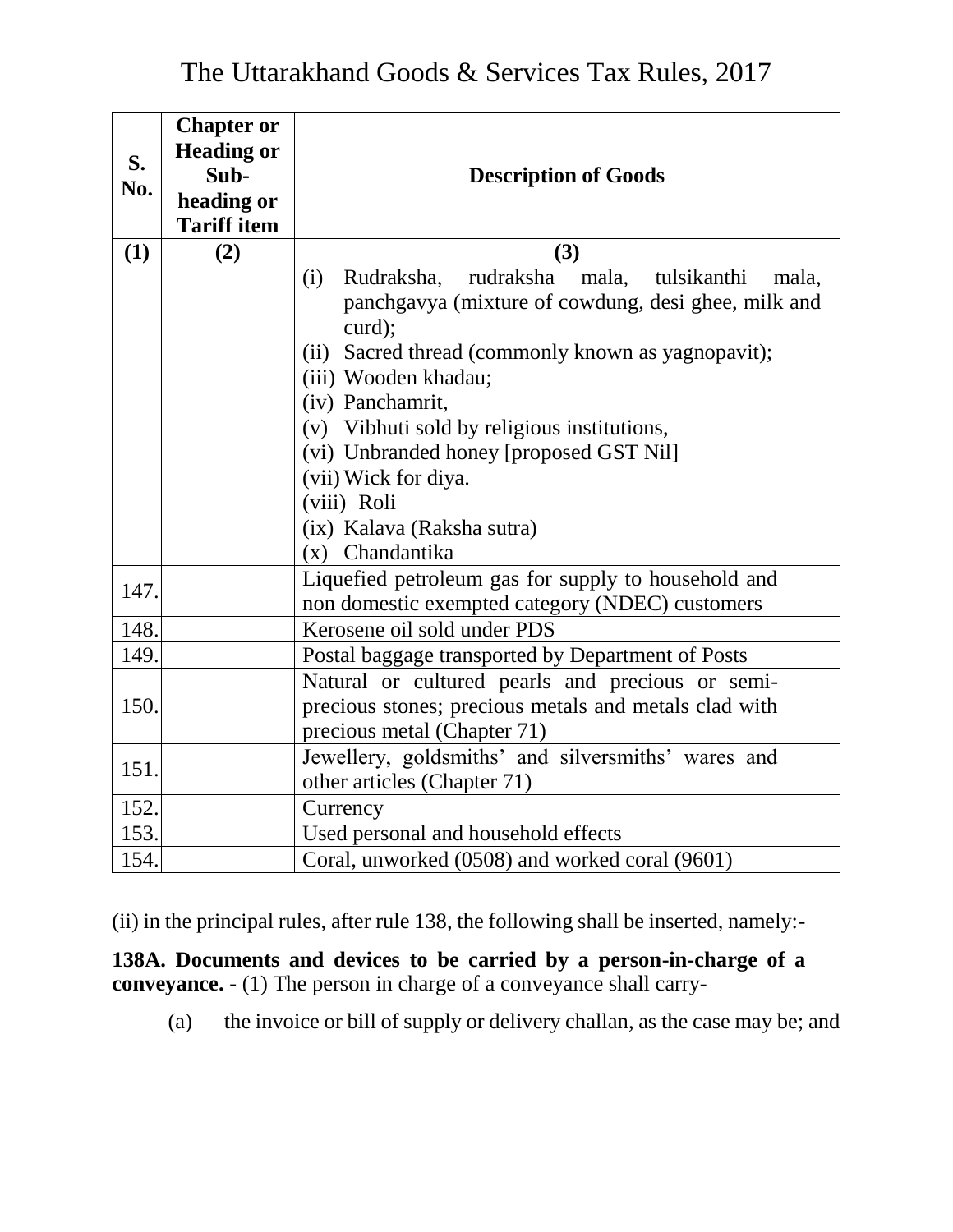(b) a copy of the e-way bill or the e-way bill number, either physically or mapped to a Radio Frequency Identification Device embedded on tothe conveyance in such manner as may be notified by the Commissioner.

(2) A registered person may obtain an Invoice Reference Number from the common portal by uploading, on the said portal, a tax invoice issued by him in **FORM GST INV-1** and produce the same for verification by the proper officer in lieu of the tax invoice and such number shall be valid for a period of thirty days from the date of uploading.

(3) Where the registered person uploads the invoice under sub-rule (2), the information in Part A of **FORM GST EWB-01** shall be auto-populated by the common portal on the basis of the information furnished in **FORM GST INV-1**.

(4) The Commissioner may, by notification, require a class of transporters to obtain a unique Radio Frequency Identification Device and get the said device embedded on to the conveyance and map the e-way bill to the Radio Frequency Identification Device prior to the movement of goods.

(5) Notwithstanding anything contained clause (b) of sub-rule (1), where circumstances so warrant, the Commissioner may, by notification, require the person-in-charge of the conveyance to carry the following documents instead of the e-way bill-

(a) tax invoice or bill of supply or bill of entry; or

(b) a delivery challan**,** where the goods are transported for reasons other than by way of supply.

**138B.Verification of documents and conveyances.-**(1) The Commissioner or an officer empowered by him in this behalf may authorise the proper officer to intercept any conveyance to verify the e-way bill or the e-way bill number in physical form for all inter-State and intra-State movement of goods.

(2) The Commissioner shall get Radio Frequency Identification Device readers installed at places where the verification of movement of goods is required to be carried out and verification of movement of vehicles shall be done through such device readers where the e-way bill has been mapped with the said device.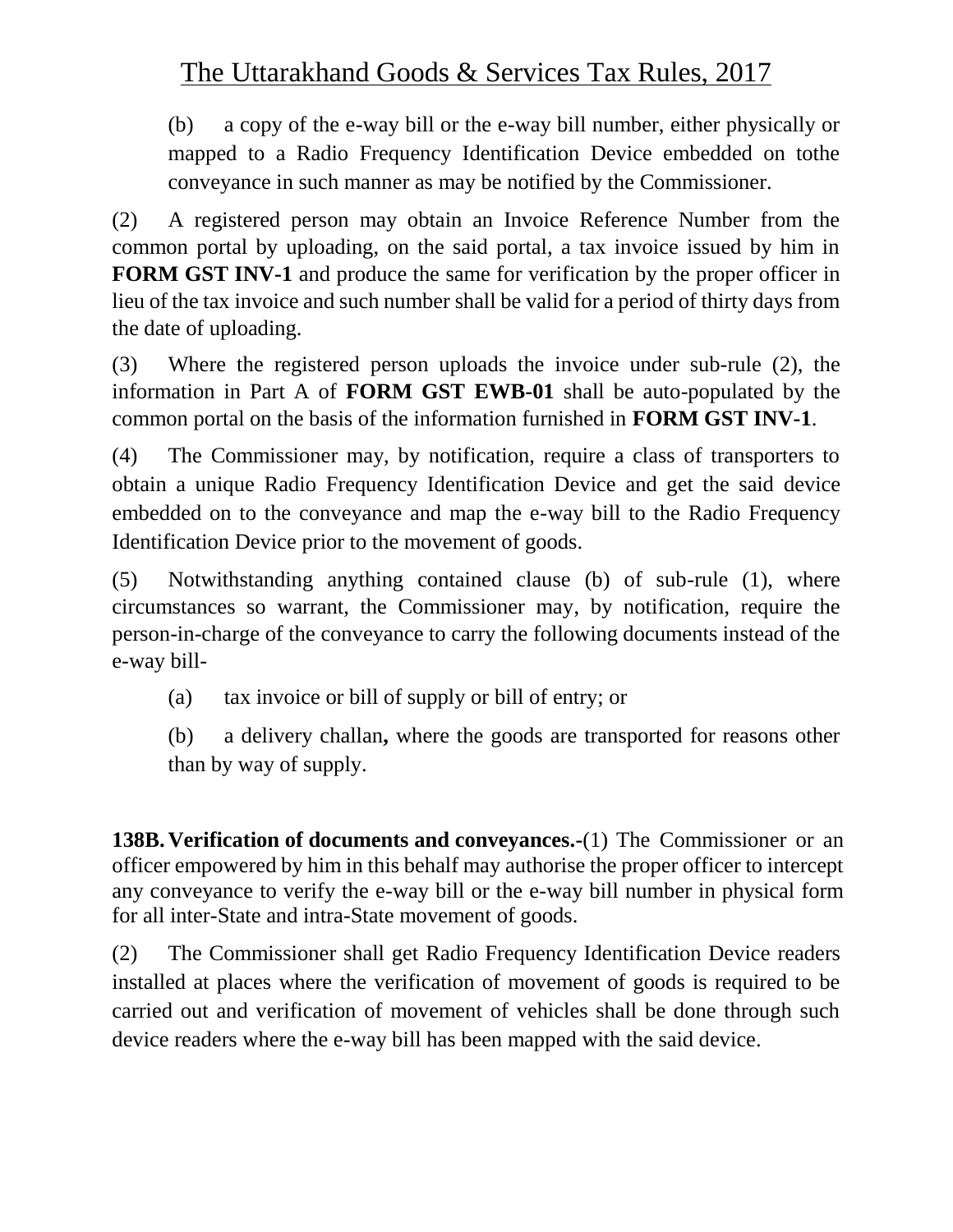(3) The physical verification of conveyances shall be carried out by the proper officer as authorised by the Commissioner or an officer empowered by him in this behalf:

Provided that on receipt of specific information on evasion of tax, physical verification of a specific conveyance can also be carried out by any officer after obtaining necessary approval of the Commissioner or an officer authorised by him in this behalf.

**138C**. Inspection and verification of goods.-(1) A summary report of every inspection of goods in transit shall be recorded online by the proper officer in **Part A** of **FORM GST EWB-03** within twenty four hours of inspection and the final report in **Part B** of **FORM GST EWB-03** shall be recorded within three days of such inspection.

(2) Where the physical verification of goods being transported on any conveyance has been done during transit at one place within the State or in any other State, no further physical verification of the said conveyance shall be carried out again in the State, unless a specific information relating to evasion of tax is made available subsequently.

**138D.Facility for uploading information regarding detention of vehicle.-** Where a vehicle has been intercepted and detained for a period exceeding thirty minutes, the transporter may upload the said information in FORM GST EWB-04 on the common portal.;

*(The above rule has been amended vide Notification No. 792/2017/9(120)/XXVII(8)/ 2017 dated 10 October 2017 as above and prior to the substitution this was read as under)*

> *138. E-way rule. - Till such time as an E-way bill system is developed and approved by the Council, the Government may, by notification, specify the documents that the person in charge of a conveyance*